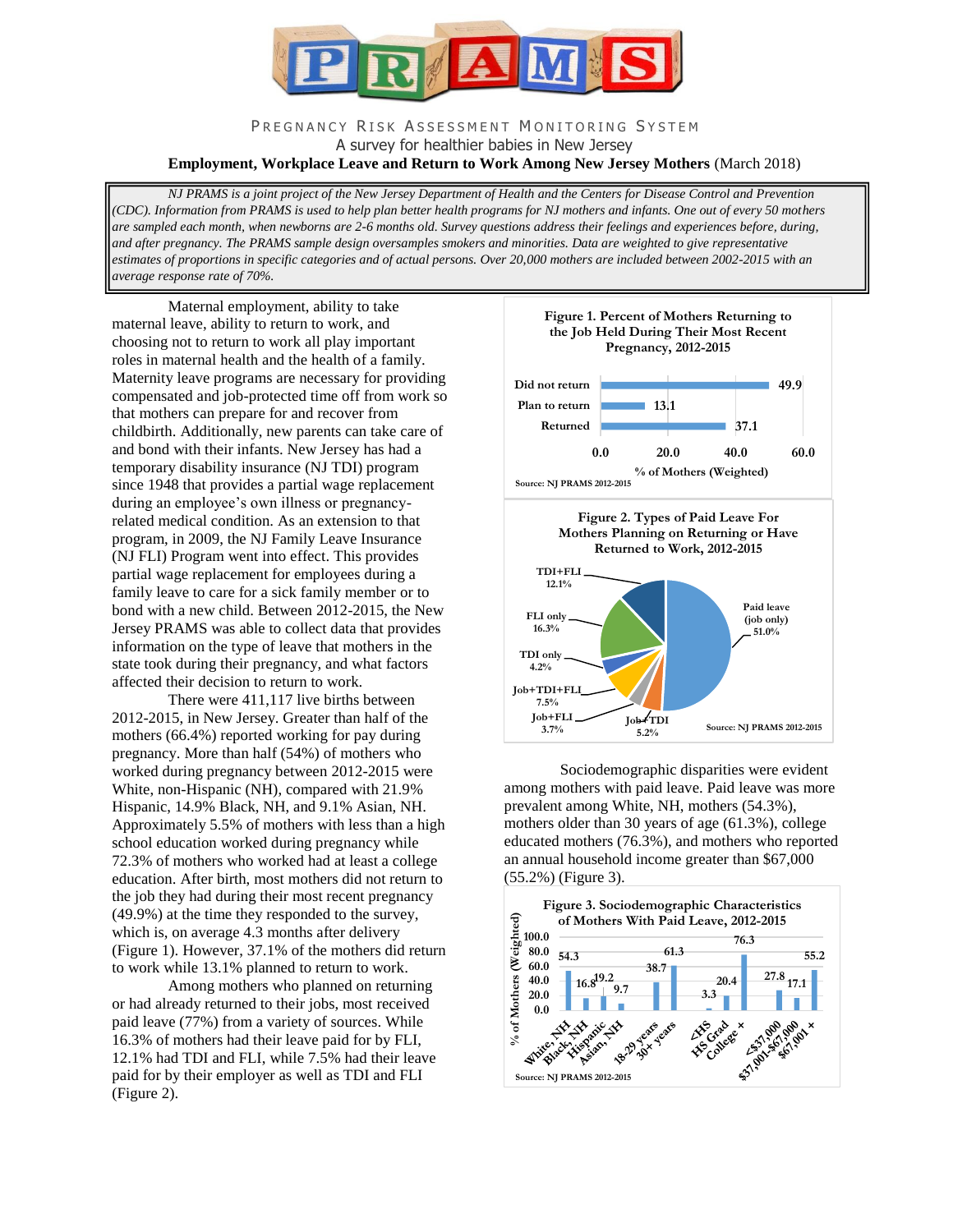Approximately 32% of the mothers who returned to work reported not being able to financially afford to take leave as a reason for returning to work (Figure 4). Other reasons for returning to work included no paid leave offered from their jobs (27.9%), being afraid to lose their job (21%), having no flexible work schedule (19.6%), not having built up enough leave time (17.8%), and having too much work to do to stay out longer (12.3%).



Breastfeeding initiation rates among mothers who took paid leave from work in addition to TDI/FLI were greater (85%) compared to the rates for mothers who reported taking no leave from work (81.9%). More mothers (52.7%) who took this type of paid leave reported breastfeeding their infants at the time of survey compared to mothers who took no leave (49.3%). Well-baby check-up rates were similar between mothers who took this type of paid leave (98.7%) and mothers who did not take any leave (98.8%). Nearly 95% of mothers who took this form of paid leave reported having a postpartum check-up after their baby was born while 88% of mothers who did not take any leave reported the same. While 5.9% of mothers who took paid leave from their jobs in addition to TDI/FLI displayed postpartum depression symptoms, 8.2% of mothers with no leave displayed the same.

| Table 1. Birth Outcomes Among Mothers Who Took Paid<br>Leave from Their Job With TDI/FLI Compared to Those<br>Who Did Not Take Any Leave, 2012-2015 |                   |                       |
|-----------------------------------------------------------------------------------------------------------------------------------------------------|-------------------|-----------------------|
|                                                                                                                                                     | <b>Took leave</b> | Did not take<br>leave |
| <b>Breastfeeding initiation</b><br>$($ %)                                                                                                           | 85.0              | 81.9                  |
| <b>Breastfeeding duration</b><br>(at time of survey) %                                                                                              | 52.7              | 49.3                  |
| Well-baby checkup (%)                                                                                                                               | 98.7              | 98.8                  |
| <b>Postpartum checkup</b><br>(%)                                                                                                                    | 94.7              | 88.0                  |
| <b>Postpartum depression</b><br>symptoms $(\% )$                                                                                                    | 5.9               | 8.2                   |
| <b>NJ PRAMS 2012-2015</b>                                                                                                                           |                   |                       |

## **Agenda for Action**

In New Jersey, sociodemographic disparities were identified as affecting paid leave among mothers. This points to well-known issues women face when trying to access leave and the inability of women to take recommended leave time without pay. Previous research has found that workers of

color are more likely to be employed in jobs or firms that are excluded from family leave provisions (Levine, 2008). Younger workers (25-34) may not have enough time accrued in their job to be eligible for leave (Bureau of Labor Statistics, 2016). Women with a bachelor's degree are more likely to access paid leave through private employer benefits (Laughlin, 2011; Houser & Vartanian, 2012). Considering less than half of the mothers did return to work, more focus is needed to understand any potential barriers women who did not return to work may face and what circumstances influence their decision. Additionally, more research examining policies across states, is needed on the impact of childcare availability and cost, especially in states like NJ where the cost can vary widely, and how this may interact with a woman's decision to return to work.

The high rates of mothers taking their babies for well-baby check-ups demonstrates the great desire mothers have to keep their babies healthy, regardless if they took a leave from work or not. Inability to take leave also affected the rate of postpartum check-up for mothers. While a small rate of mothers who did take paid leave from work showed signs of postpartum depression, the rate was still higher for women who did not take any leave from work. In conclusion, taking a paid leave from work proved more beneficial in comparison to taking an unpaid leave in terms of outcomes among mothers and their babies.

#### **Resources for Additional Guidance**

- New Jersey Department of Labor and Workforce Development [http://lwd.dol.state.nj.us/labor/fli/fliindex.ht](http://lwd.dol.state.nj.us/labor/fli/fliindex.html) [ml](http://lwd.dol.state.nj.us/labor/fli/fliindex.html) 609-292-7060
- New Jersey Time to Care Coalition [www.njtimetocare.com/FamilyLeaveInsurance](http://www.njtimetocare.com/FamilyLeaveInsuranceResources) **[Resources](http://www.njtimetocare.com/FamilyLeaveInsuranceResources)**
- Protecting Workers, Nurturing Families: Building an Inclusive Family Leave Insurance Program www.nccp.org/publications/pdf/text\_1152.p df
- Business As Usual: New Jersey Employers' Experiences with Family Leave Insurance <http://cepr.net/documents/nj-fli-2014-06.pdf>
- Policy In Action: New Jersey's Family Leave Insurance Program at Age Three: A Center for Women and Work Report [http://smlr.rutgers.edu/sites/smlr.rutgers.edu/](http://smlr.rutgers.edu/sites/smlr.rutgers.edu/files/documents/FLI_Report_1-31_release.pdf) [files/documents/FLI\\_Report\\_1-](http://smlr.rutgers.edu/sites/smlr.rutgers.edu/files/documents/FLI_Report_1-31_release.pdf) [31\\_release.pdf](http://smlr.rutgers.edu/sites/smlr.rutgers.edu/files/documents/FLI_Report_1-31_release.pdf)